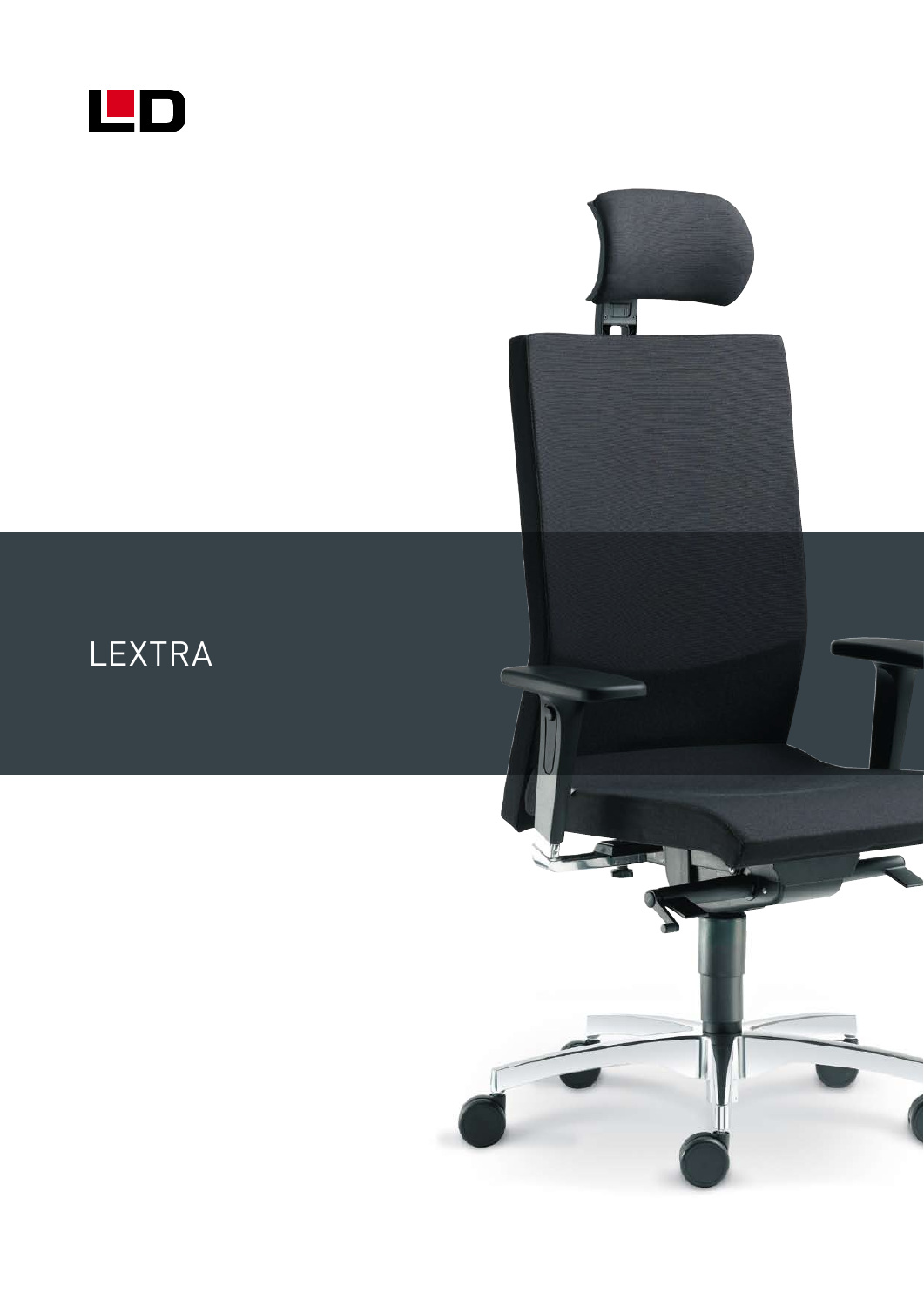

**472-SY** + BR-472 **470-SYS** + BR-450-N6 **470-SYS** + BR-236-N1



## LEXTRA

Lextra je židle, která je předurčena se stát tou ideální volbou pro mnohé uživatele i interiéry. V její třídě, představuje špičku v jedinečném skloubení elegance, designu, ergonomie, užitné hodnoty, spolehlivosti a ceny. Ideální volba v mnoha úhlech pohledu. To je výsledek a taková byla i prvotní myšlenka. Samozřejmostí je, že uživatel si výběrem z řady volitelných funkčních doplňků svou Lextru vyladí přesně podle svých požadavků.

Lextra is a chair that has been destined to become combination of elegance, design, ergonomics, utility, reliability and price, it is top of its class. Lextra is an ideal choice in many respects, such was our initial

Lextra ist ein Stuhl, der dazu vorbestimmt ist, zur idealen Wahl für viele Benutzer sowie Interieure zuwerden. In seiner Klasse repräsentiert er die Spitze inder einzigartigen Verbindung von Eleganz, Design, Ergonomie, Nutzwert, Zuverlässigkeit und Preis. Dieideale Wahl von vielen Blickwinkeln aus. Das ist das Ergebnis und so war auch der erste Gedanke. Es istselbstverständlich, dass der Benutzer durch die Auswahl aus einer Reihe von optionalem Funktionszubehör seinen Lextra genau nach seinen Anforderungen ergänzt.



**480-SYS** + BR-550-N6 **460-K 492-KZ 495-KZ**







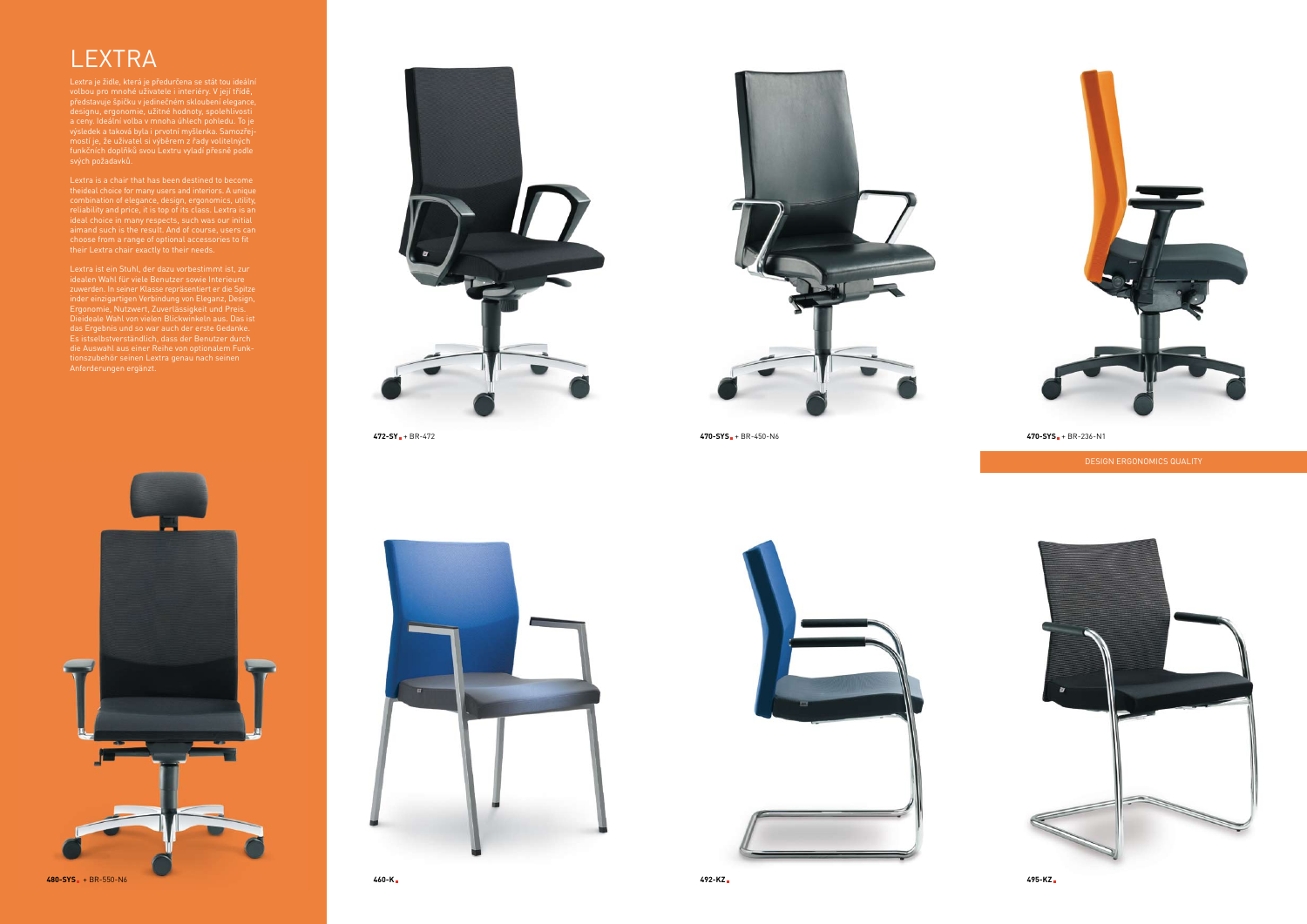Ergonomicky tvarované výškově nastavitelné celočalouněné opěradlo, spolu s ergonomicky tvarovaným čalouněným sedákem a synchronním mechanismem dokonale naplňuje správnou ergonomii sezení a požadavky na zdravé sezení. Synchronní mechanismus je možné doplnit i nezávislým nastavením úhlu sedáku. Sedák Lextry může být doplněn i nastavení hloubky

The ergonomically shaped height-adjustable fully upholstered backrest, together with the ergonomically shaped upholstered seatand synchronous mechanism fully meet the demand for proper seating ergonomics and healthy sitting. The synchronous mechanismcan be supplemented with independent seat angle settings. The Lextra seat alsoc omes with seat depth settings.



Die ergonomisch geformte höhenverstellbare vollgepolsterte Rückenlehne erfülltgemeinsam mit dem ergonomisch geformten Polstersitz und dem Synchronmechanismus in perfekter Weise die richtige Ergonomie des Sitzens und die Anforderungen an gesundes Sitzen. Der Synchron mechanismus kann auch mit einer unabhängigen Einstellung des Sitzwinkels ergänzt werden. Der Sitz des Lextra kann auch mit einer Sitztiefenver-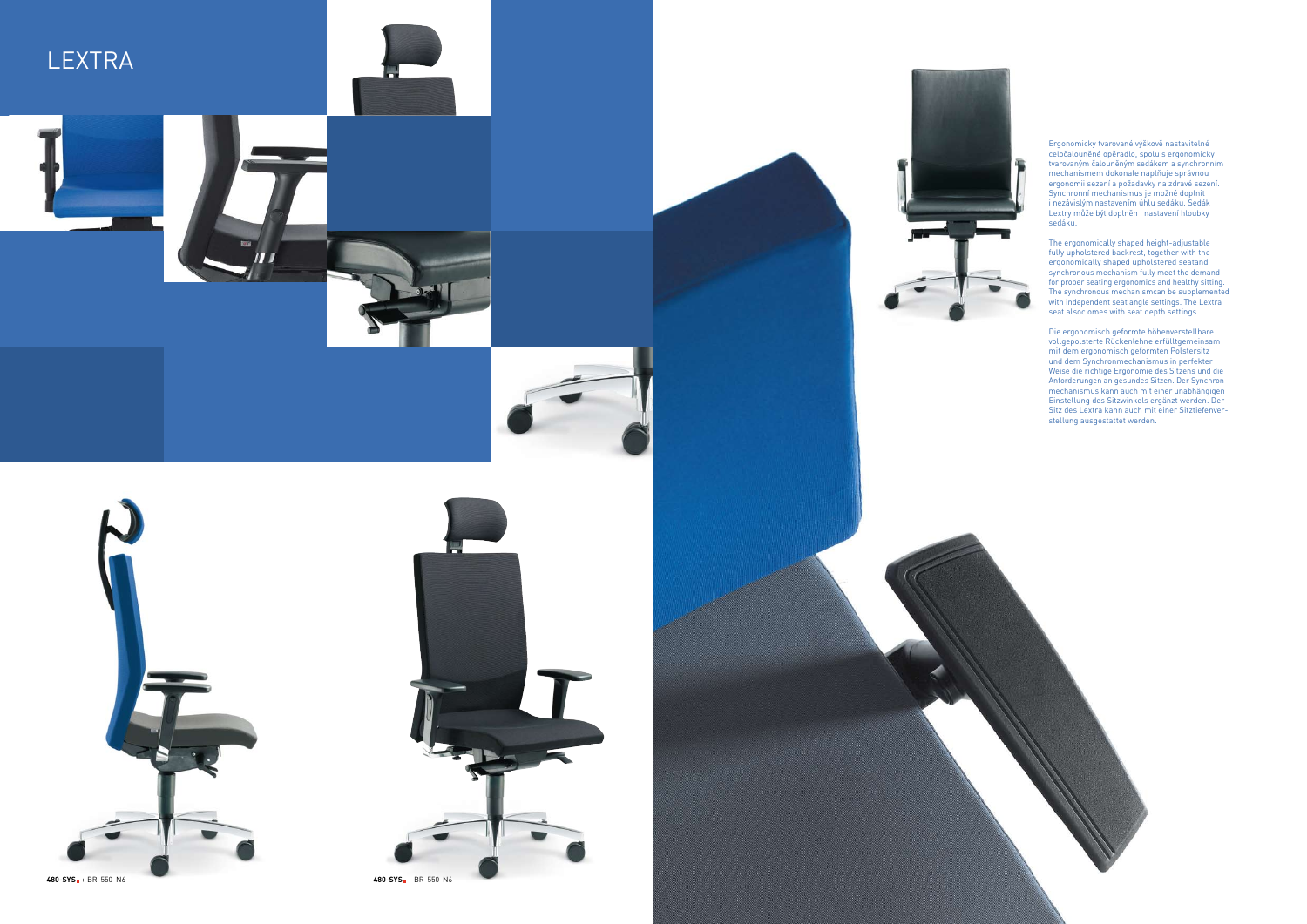## LEXTRA

Samozřejmostí je možnost výběru z nylonové nebo hliníkové verze kříže, vždy doplěné velkými 65 mm kolečky, které zaručují bezproblémový a extrémně snadný pohyb židle, navíc vždy vybavené bezpečnostní brzdou.

You can also choose from a range of nylon or aluminium five-star bases coming with large 65 mm castors that ensure smooth and gliding motion of the chair. The castors are furnished with a safety break.

Eine Selbstverständlichkeit ist die Auswahlmöglichkeit aus einer Nylon- oder Aluminiumversiondes Fußkreuzes, das immer mit 65 mm großen Rollen versehen ist. Diese garantieren eineproblemlose und extrem leichte Bewegung desStuhles, außerdem sind sie immer mit einerSicherheitsbremse ausgestattet.





Hlavová opěrka u Lextry, je příjemným relaxačním a ergonomickým doplňkem. Je výborně přizpůsobitelná uživateli díky možnostem nastavení požadované výšky i úhlu.

The Lextra headrest is an excellent relaxation and ergonomic accessory. It can be adapted perfectly to theuser thanks to the height and angle adjustment settings.

Die Kopfstütze bei Lextra ist ein angenehmes Entspannungs- und ergonomisches Ergänzungsstück. Man kann sie dank den Einstellungsmöglichkeiten dergeforderten Höhe sowie des Winkels dem Benutzer hervorragend anpassen. **470-SYS-PN-BO** + BR-236-N1



**480-SYS** + BR-550-N6 **470-SYS** + BR-450-N6 **472-SY** + BR-472





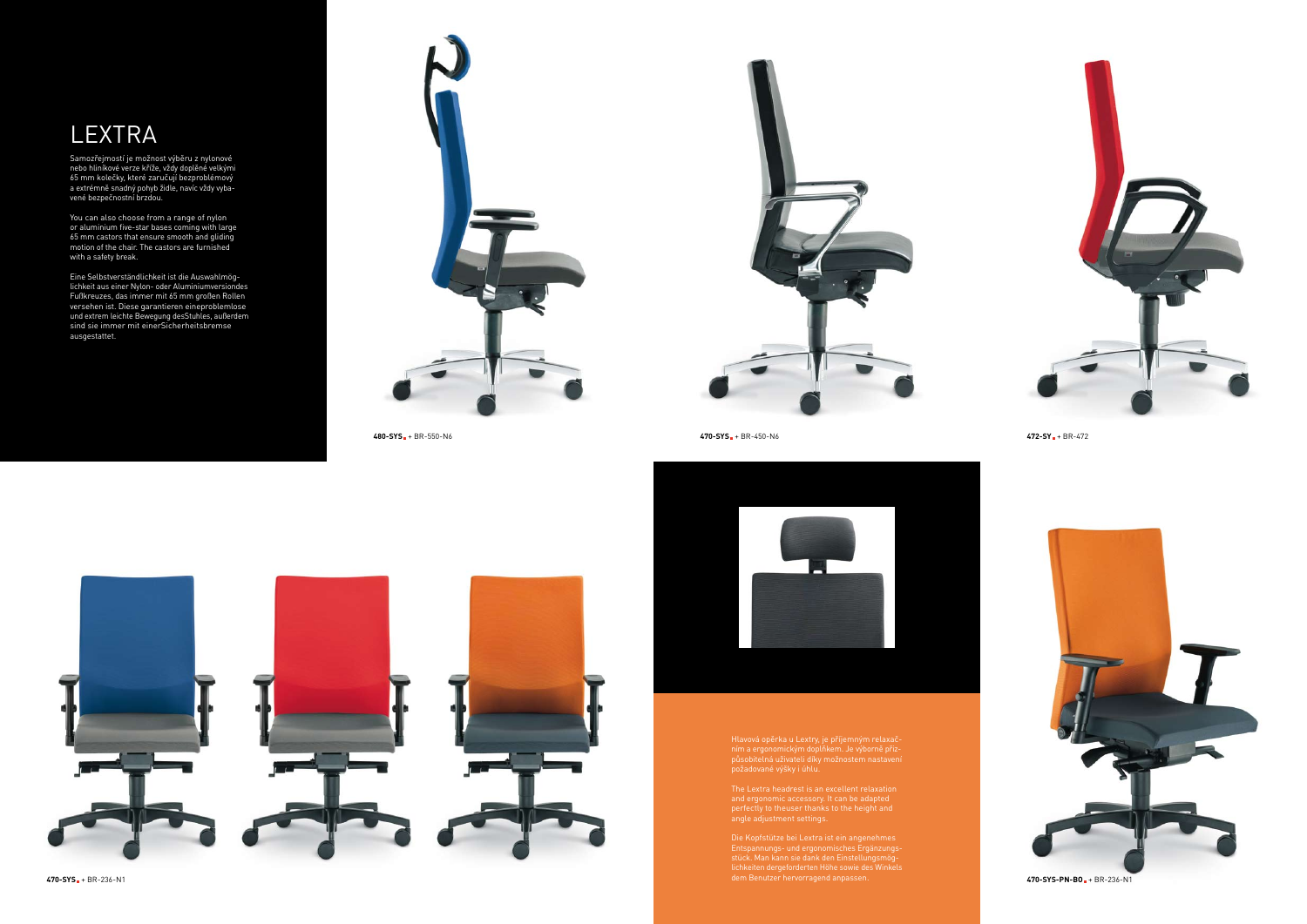

Konferenční židle Lextra jsou neméně osobité, zaručující příjemné sezení. Jsou stohovatelné

The Lextra conference chair is no less unique and guarantees comfortable seating. It is

Der Konferenzstuhl Lextra ist nicht weniger eigen und garantiert ein angenehmes Sitzen. Er ist stapelbar und die Manipulation ist leicht.







**495-KZ 495-KZ**





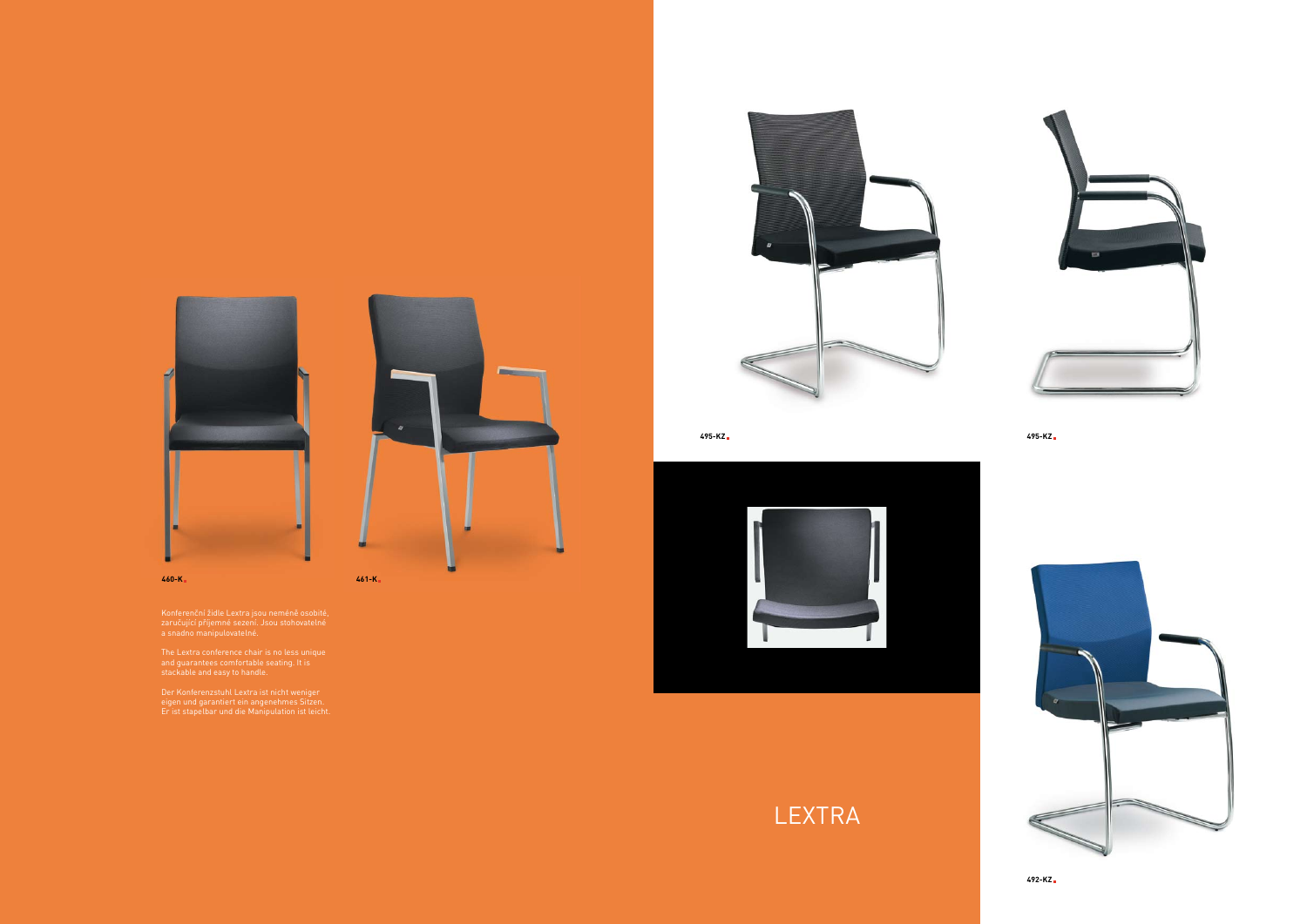



The Lextra armrests have been designed to offer the functional settings the user needs and will use. The armrests are height adjustable and the PU elbow rests are depth adjustable.

stered backrest and seat and height adjustable headrest. • Drehstuhl mit hohe vollgepolsterter Rückenlehne und Sitz und höhenverstellbarer Kopf

Die für den Lextra entworfenen Armlehnen haben gerade die Funktionseinstellungen, die der Benutzer braucht und auch wirklich nutzt. Die Armlehnen sind höhenverstellbar und die PU-Ellenbogenstützen auch tiefenverstellbar.



**480** • Otočná židle s celočalouněným vysokým opěradlem a sedákem, s výškově nastavitelnou hlavovou opěrkou. • Swivel chair with high fully uphol-

123–147

42–52 590 640

노

缸

三里

 $\overline{\mathbb{F}}$ T.

0,43 22

• Otočná židle s celočalouněným středním opěradlem a sedákem, s výškově nastavitelnou

• Swivel chair with medium size fully upholstered backrest and seat and height



• Drehstuhl mit mittelhohe vollgepolsterter Rückenlehne und Sitz und höhenverstellbarer



• Otočná židle s celočalouněným vysokým opěradlem a sedákem. • Swivel chair with high fully upholstered backrest and seat. • Drehstuhl mit hohe vollgepolsterter Rückenlehne und Sitz.



| fstütze. | . .         |           |                |
|----------|-------------|-----------|----------------|
|          |             |           |                |
|          | $118 - 142$ | 104-120   | cm             |
|          | $42 - 52$   | $42 - 52$ | cm             |
|          | 590         | 590       | cm             |
|          | 640         | 640       | cm             |
|          | 0,43        | 0,34      | m <sup>3</sup> |
|          | 21,5        | 21,5      | kg             |



**492-KZ**

- • Konferenční židle s celočalouněným opěradlem a sedákem. Kostra ocelová pérová.
- • Conference cantilever chair, fully upholstered seat and backrest. Steel frame.
- • Konferenzstuhl mit vollgepolsterter Rückenlehne und Sitz. Stahlrahmen des Stuhles.



**495-K** • Konferenční židle s celočalouněným sedákem, opěrák samonosná síťovina. Kostra ocelová. • Conference chair, fully upholstered seat, backrest non-stretch mesh. Steel frame. • Konferenzstuhl mit vollgepolsterter Sitz, Rückenlehne Netz. Stahlrahmen des Stuhles.

|                         | 92   | 92   | 93   | cm             |
|-------------------------|------|------|------|----------------|
|                         | 45   | 45   | 48   | cm             |
| سيست                    | 56   | 56   | 59   | cm             |
| <b>Contract</b><br>--   | 56   | 56   | 57   | cm             |
| <b>The Company</b><br>∟ | 0,43 | 0,43 | 0,43 | m <sup>3</sup> |
|                         | 13   | 13   | 14   | kg             |



**495-KZ** • Konferenční židle s celočalouněným sedákem, opěrák samonosná síťovina. Kostra ocelová pérová. • Conference cantilever chair, fully upholstered seat, backrest non-stretch mesh. Steel frame. • Konferenzstuhl mit vollgepolsterter Sitz, Rückenlehne Netz. Stahlrahmen des Stuhles.



## **472** • Otočná židle s celočalouněným středním opěradlem a sedákem. • Swivel chair with high fully upholstered backrest and seat. • Drehstuhl mit hohe vollgepolsterter Rückenlehne und Sitz.



**492-K**

• Konferenční židle s celočalouněným opěradlem a sedákem. Kostra ocelová. • Conference cantilever chair, fully upholstered seat and backrest. Steel frame. • Konferenzstuhl mit vollgepolsterter Rückenlehne und Sitz.

Stahlrahmen des Stuhles. 노 99–115 93 42–52 48 団 医舌骨 590 59 640 57 0,34 0,43 ñ. 21 15



## **460-K** • Konferenční židle s celočalouněným opěradlem a sedákem. Lakovaný ocelový rám židle. • Conference chair with fully upholstered backrest and seat. Painted steel frame. • Konferenzstuhl mit vollgepolsterter Rückenlehne und Sitz Lackierter Stahlrahmen des Stuhles. **461-K**

| 920                  | cm     |
|----------------------|--------|
| 44                   | cm     |
| 56                   | cm     |
| 52                   | cm     |
| 0,43                 | $m^3$  |
| $\sim$ $\sim$ $\sim$ | $\sim$ |